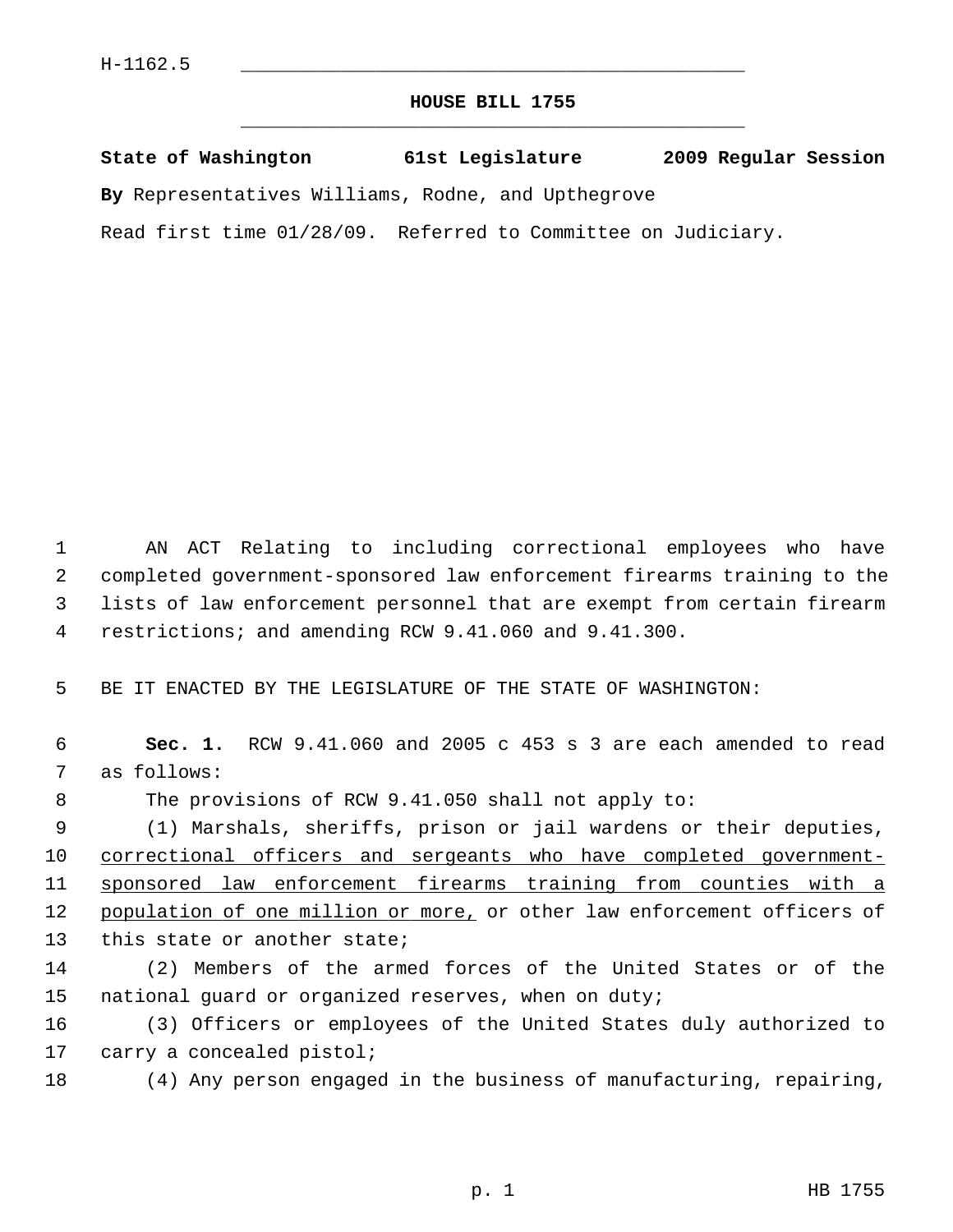1 or dealing in firearms, or the agent or representative of the person, 2 if possessing, using, or carrying a pistol in the usual or ordinary 3 course of the business;

 4 (5) Regularly enrolled members of any organization duly authorized 5 to purchase or receive pistols from the United States or from this 6 state;

 7 (6) Regularly enrolled members of clubs organized for the purpose 8 of target shooting, when those members are at or are going to or from 9 their places of target practice;

10 (7) Regularly enrolled members of clubs organized for the purpose 11 of modern and antique firearm collecting, when those members are at or 12 are going to or from their collector's gun shows and exhibits;

13 (8) Any person engaging in a lawful outdoor recreational activity 14 such as hunting, fishing, camping, hiking, or horseback riding, only 15 if, considering all of the attendant circumstances, including but not 16 limited to whether the person has a valid hunting or fishing license, 17 it is reasonable to conclude that the person is participating in lawful 18 outdoor activities or is traveling to or from a legitimate outdoor 19 recreation area;

20 (9) Any person while carrying a pistol unloaded and in a closed 21 opaque case or secure wrapper; or

22 (10) Law enforcement officers and correctional officers and 23 sergeants who have completed government-sponsored law enforcement 24 firearms training from counties with a population of one million or 25 more retired for service or physical disabilities, except for those law 26 enforcement officers retired because of mental or stress-related 27 disabilities. This subsection applies only to a retired officer who 28 has: (a) Obtained documentation from a law enforcement agency within 29 Washington state from which he or she retired that is signed by the 30 agency's chief law enforcement officer and that states that the retired 31 officer was retired for service or physical disability; and (b) not 32 been convicted or found not guilty by reason of insanity of a crime 33 making him or her ineligible for a concealed pistol license.

34 **Sec. 2.** RCW 9.41.300 and 2008 c 33 s 1 are each amended to read as 35 follows:

36 (1) It is unlawful for any person to enter the following places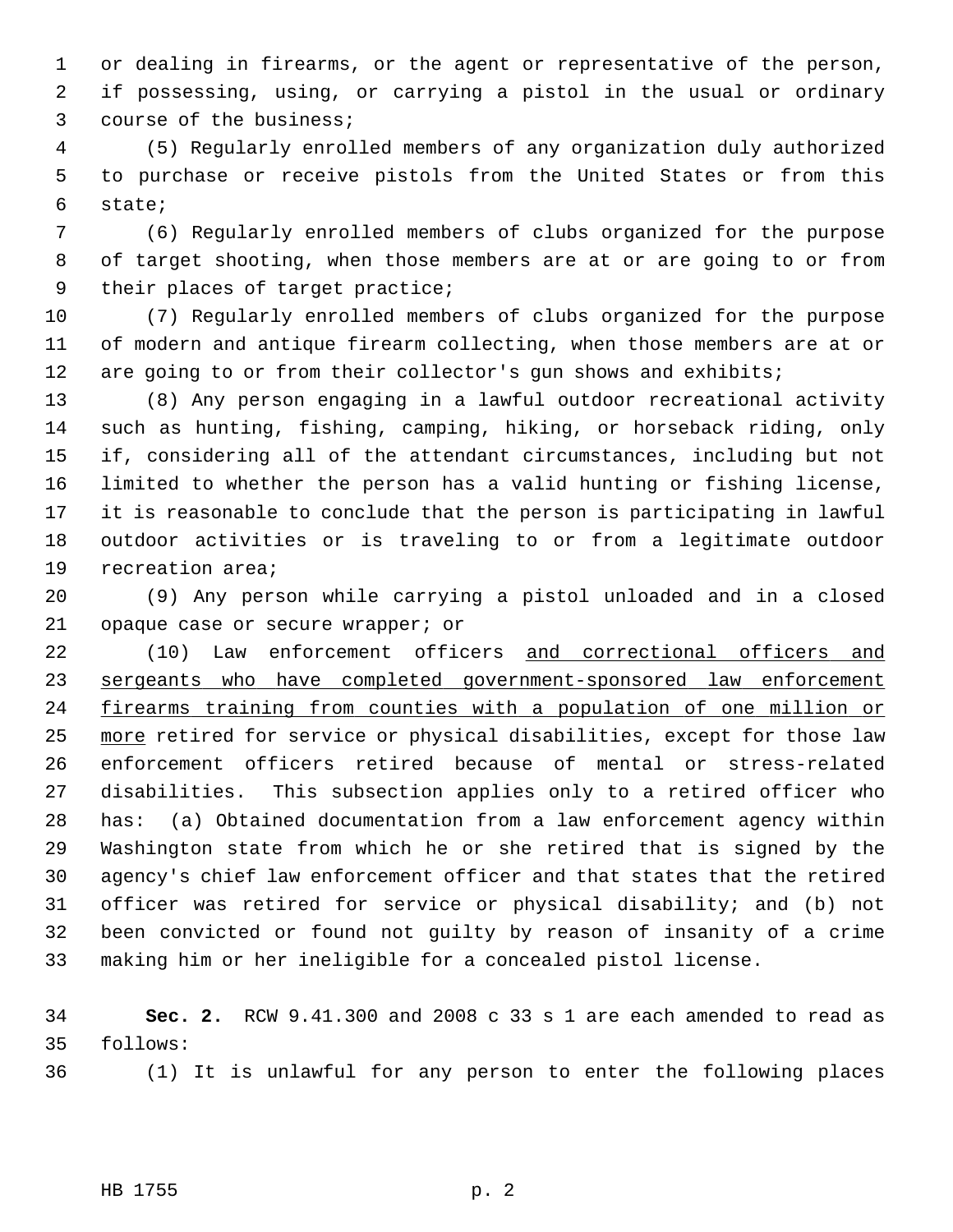1 when he or she knowingly possesses or knowingly has under his or her 2 control a weapon:

 3 (a) The restricted access areas of a jail, or of a law enforcement 4 facility, or any place used for the confinement of a person (i) 5 arrested for, charged with, or convicted of an offense, (ii) held for 6 extradition or as a material witness, or (iii) otherwise confined 7 pursuant to an order of a court, except an order under chapter 13.32A 8 or 13.34 RCW. Restricted access areas do not include common areas of 9 egress or ingress open to the general public;

10 (b) Those areas in any building which are used in connection with 11 court proceedings, including courtrooms, jury rooms, judge's chambers, 12 offices and areas used to conduct court business, waiting areas, and 13 corridors adjacent to areas used in connection with court proceedings. 14 The restricted areas do not include common areas of ingress and egress 15 to the building that is used in connection with court proceedings, when 16 it is possible to protect court areas without restricting ingress and 17 egress to the building. The restricted areas shall be the minimum 18 necessary to fulfill the objective of this subsection (1)(b).

19 For purposes of this subsection (1)(b), "weapon" means any firearm, 20 explosive as defined in RCW 70.74.010, or any weapon of the kind 21 usually known as slung shot, sand club, or metal knuckles, or any 22 knife, dagger, dirk, or other similar weapon that is capable of causing 23 death or bodily injury and is commonly used with the intent to cause 24 death or bodily injury.

25 In addition, the local legislative authority shall provide either 26 a stationary locked box sufficient in size for pistols and key to a 27 weapon owner for weapon storage, or shall designate an official to 28 receive weapons for safekeeping, during the owner's visit to restricted 29 areas of the building. The locked box or designated official shall be 30 located within the same building used in connection with court 31 proceedings. The local legislative authority shall be liable for any 32 negligence causing damage to or loss of a weapon either placed in a 33 locked box or left with an official during the owner's visit to 34 restricted areas of the building.

35 The local judicial authority shall designate and clearly mark those 36 areas where weapons are prohibited, and shall post notices at each 37 entrance to the building of the prohibition against weapons in the 38 restricted areas;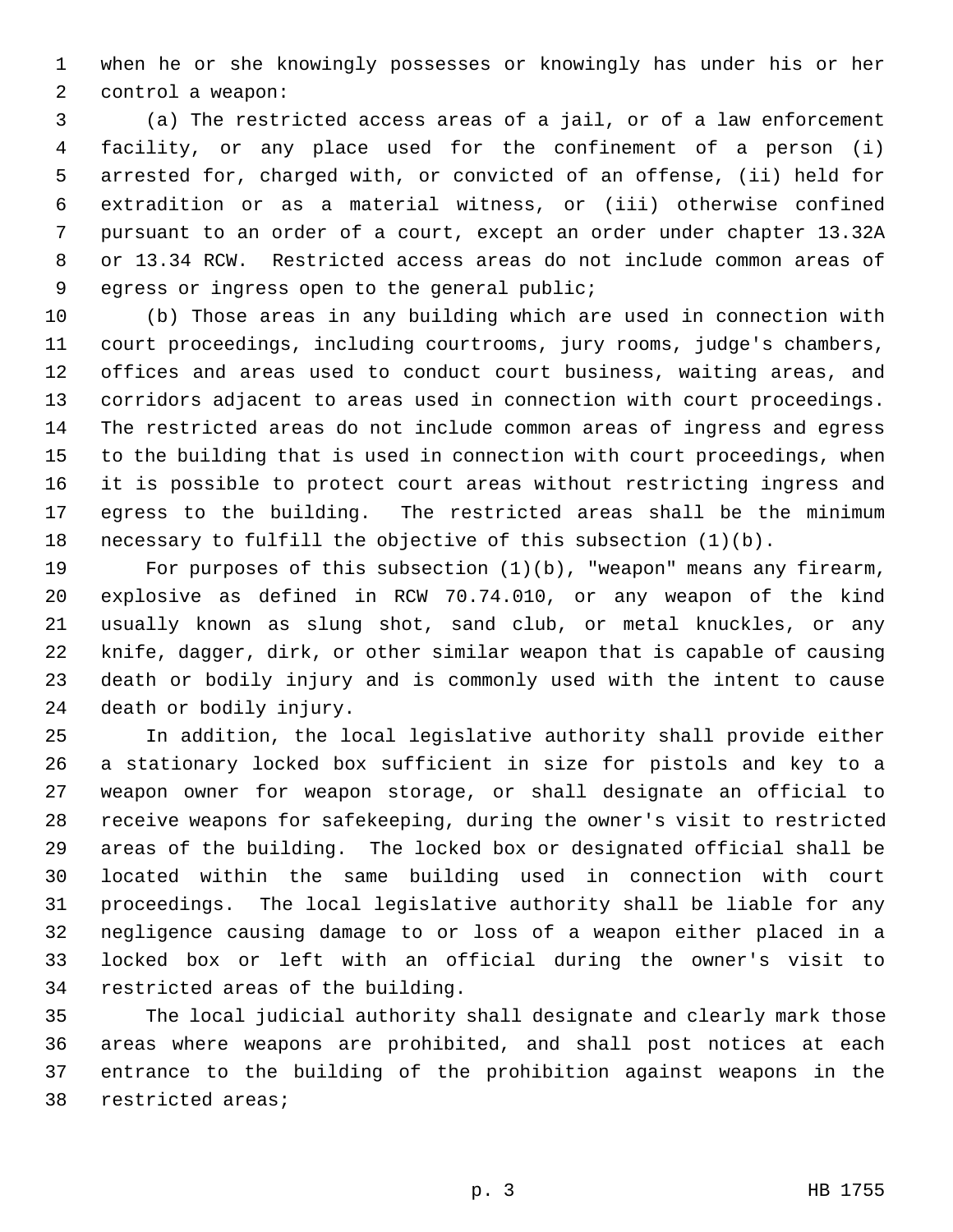1 (c) The restricted access areas of a public mental health facility 2 certified by the department of social and health services for inpatient 3 hospital care and state institutions for the care of the mentally ill, 4 excluding those facilities solely for evaluation and treatment. 5 Restricted access areas do not include common areas of egress and 6 ingress open to the general public;

 7 (d) That portion of an establishment classified by the state liquor 8 control board as off-limits to persons under twenty-one years of age; 9 or

10 (e) The restricted access areas of a commercial service airport 11 designated in the airport security plan approved by the federal 12 transportation security administration, including passenger screening 13 checkpoints at or beyond the point at which a passenger initiates the 14 screening process. These areas do not include airport drives, general 15 parking areas and walkways, and shops and areas of the terminal that 16 are outside the screening checkpoints and that are normally open to 17 unscreened passengers or visitors to the airport. Any restricted 18 access area shall be clearly indicated by prominent signs indicating 19 that firearms and other weapons are prohibited in the area.

20 (2) Cities, towns, counties, and other municipalities may enact 21 laws and ordinances:

22 (a) Restricting the discharge of firearms in any portion of their 23 respective jurisdictions where there is a reasonable likelihood that 24 humans, domestic animals, or property will be jeopardized. Such laws 25 and ordinances shall not abridge the right of the individual guaranteed 26 by Article I, section 24 of the state Constitution to bear arms in 27 defense of self or others; and

28 (b) Restricting the possession of firearms in any stadium or 29 convention center, operated by a city, town, county, or other 30 municipality, except that such restrictions shall not apply to:

31 (i) Any pistol in the possession of a person licensed under RCW 32 9.41.070 or exempt from the licensing requirement by RCW 9.41.060; or

33 (ii) Any showing, demonstration, or lecture involving the 34 exhibition of firearms.

35 (3)(a) Cities, towns, and counties may enact ordinances restricting 36 the areas in their respective jurisdictions in which firearms may be 37 sold, but, except as provided in (b) of this subsection, a business 38 selling firearms may not be treated more restrictively than other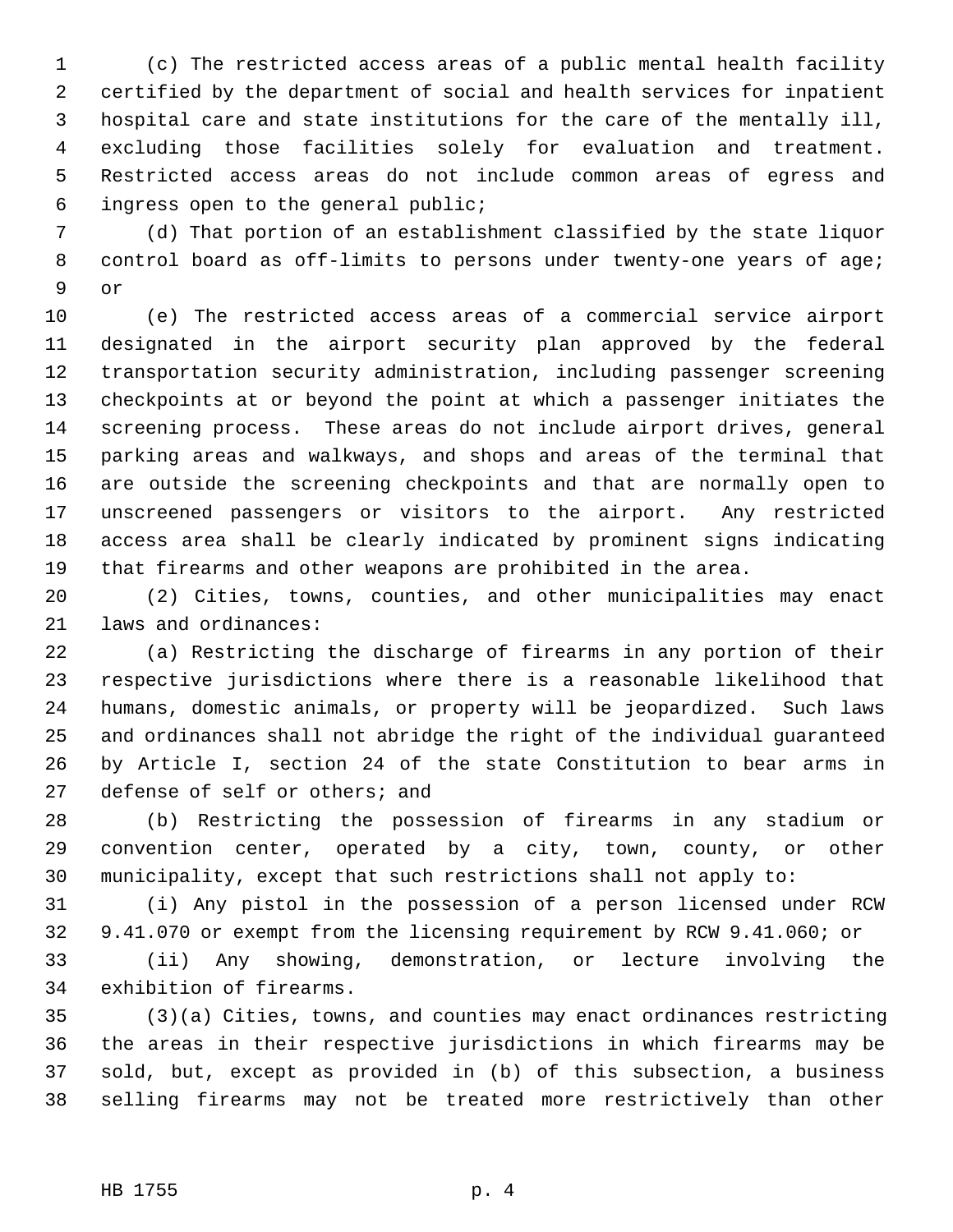1 businesses located within the same zone. An ordinance requiring the 2 cessation of business within a zone shall not have a shorter 3 grandfather period for businesses selling firearms than for any other 4 businesses within the zone.

 5 (b) Cities, towns, and counties may restrict the location of a 6 business selling firearms to not less than five hundred feet from 7 primary or secondary school grounds, if the business has a storefront, 8 has hours during which it is open for business, and posts 9 advertisements or signs observable to passersby that firearms are 10 available for sale. A business selling firearms that exists as of the 11 date a restriction is enacted under this subsection (3)(b) shall be 12 grandfathered according to existing law.

13 (4) Violations of local ordinances adopted under subsection (2) of 14 this section must have the same penalty as provided for by state law.

15 (5) The perimeter of the premises of any specific location covered 16 by subsection (1) of this section shall be posted at reasonable 17 intervals to alert the public as to the existence of any law 18 restricting the possession of firearms on the premises.

19 (6) Subsection (1) of this section does not apply to:

20 (a) A person engaged in military activities sponsored by the 21 federal or state governments, while engaged in official duties;

22 (b) Law enforcement personnel and correctional officers and 23 sergeants who have completed government-sponsored law enforcement 24 firearms training from counties with a population of one million or 25 more, except that subsection  $(1)(b)$  of this section does apply to a law 26 enforcement officer, or correctional officer or sergeant from a county 27 with a population of one million or more, who is present at a 28 courthouse building as a party to an action under chapter 10.14, 10.99, 29 or 26.50 RCW, or an action under Title 26 RCW where any party has 30 alleged the existence of domestic violence as defined in RCW 26.50.010; 31 or

32 (c) Security personnel while engaged in official duties.

33 (7) Subsection (1)(a) of this section does not apply to a person 34 licensed pursuant to RCW 9.41.070 who, upon entering the place or 35 facility, directly and promptly proceeds to the administrator of the 36 facility or the administrator's designee and obtains written permission 37 to possess the firearm while on the premises or checks his or her